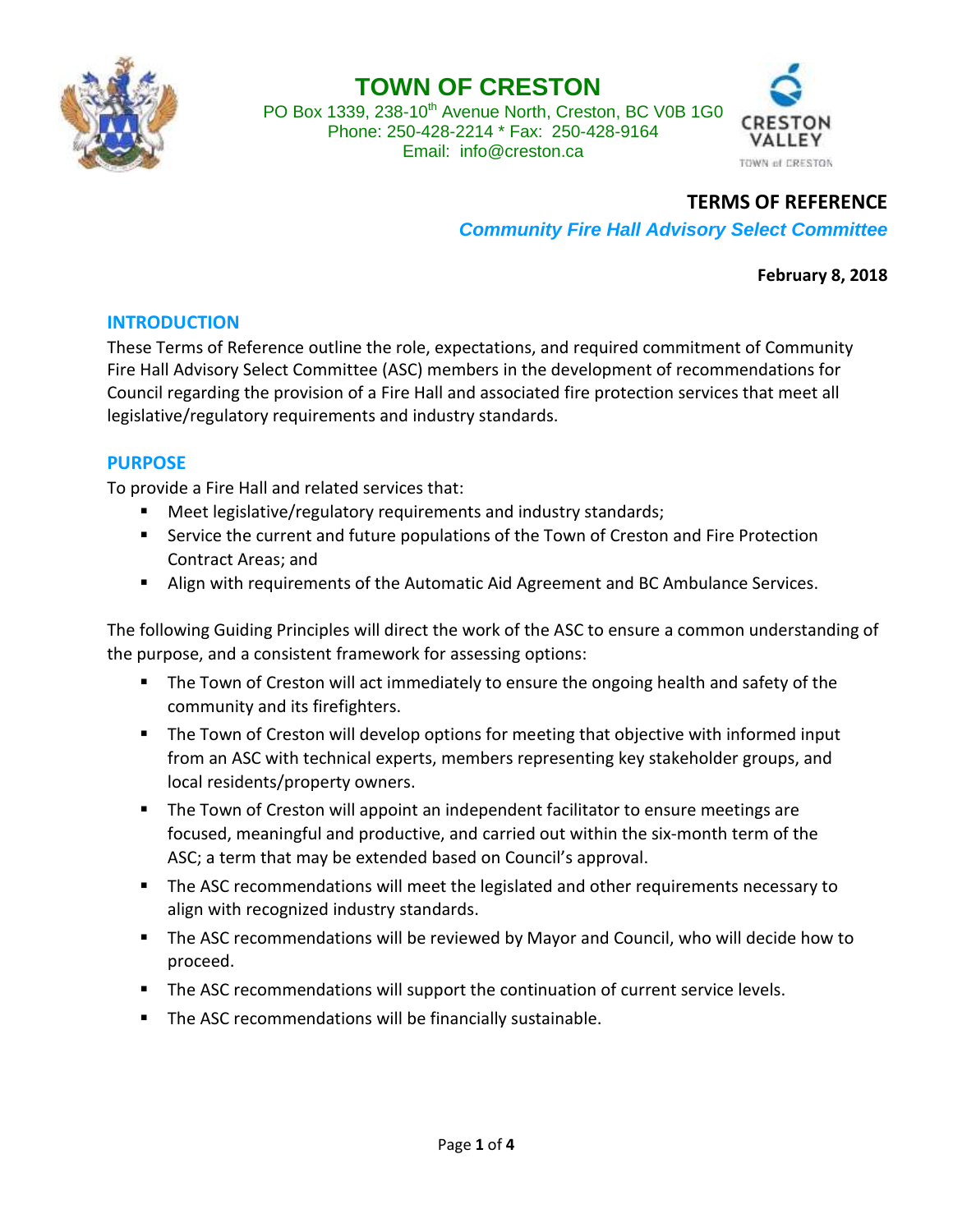## **TASKS**

ASC members will:

- Attend meetings as required (anticipate three or four per month).
- **Undertake related readings and review information provided.**
- Review and provide feedback to the ASC based on technical information provided by experts.
- **Provide input and identify opportunities for consideration by the ASC.**
- Review and approve ASC meeting minutes and Community & Council Updates that document the work of the ASC.
- Share Community & Council Updates to ensure consistent messaging to other community members on behalf of the ASC.
- Act as liaison to larger stakeholder groups (as applicable), using the Community & Council Updates.
- Assist in various public meetings and open house events, if needed.

### **MEMBERSHIP**

The ASC will include approximately 11 members from the community at large, all of whom must be residents or property owners in the Town of Creston or Town of Creston Fire Protection Contract Areas. ASC participation is voluntary, with no remuneration provided for members' time. Reimbursement may be provided for travel expenses. In addition, membership will include two elected officials from the Town of Creston and 2 elected officials from the RDCK; one member from Electoral Area "B" and one member from Electoral Area "C".

Recommendations for membership will be submitted to the Mayor and Council for consideration and approval.

Town staff will serve as non-voting members, and consultants will be present to provide technical information, and to help with administration and facilitation, as needed.

### *Applicant Requirements*

Applicants for membership must meet the following selection criteria:

- **Willingness and ability to commit the necessary time;**
- **Willingness to have their names, comments, and images become part of the public record** (e.g., website, ASC meeting minutes, reports, publications, media releases, social media, and external media coverage);
- Interest in the future of the Town of Creston from a community-wide perspective;
- Ability and desire to work respectfully toward consensus with people holding different views; and
- Willingness to recognize and respect the ASC process in relation to Council's decisionmaking structure.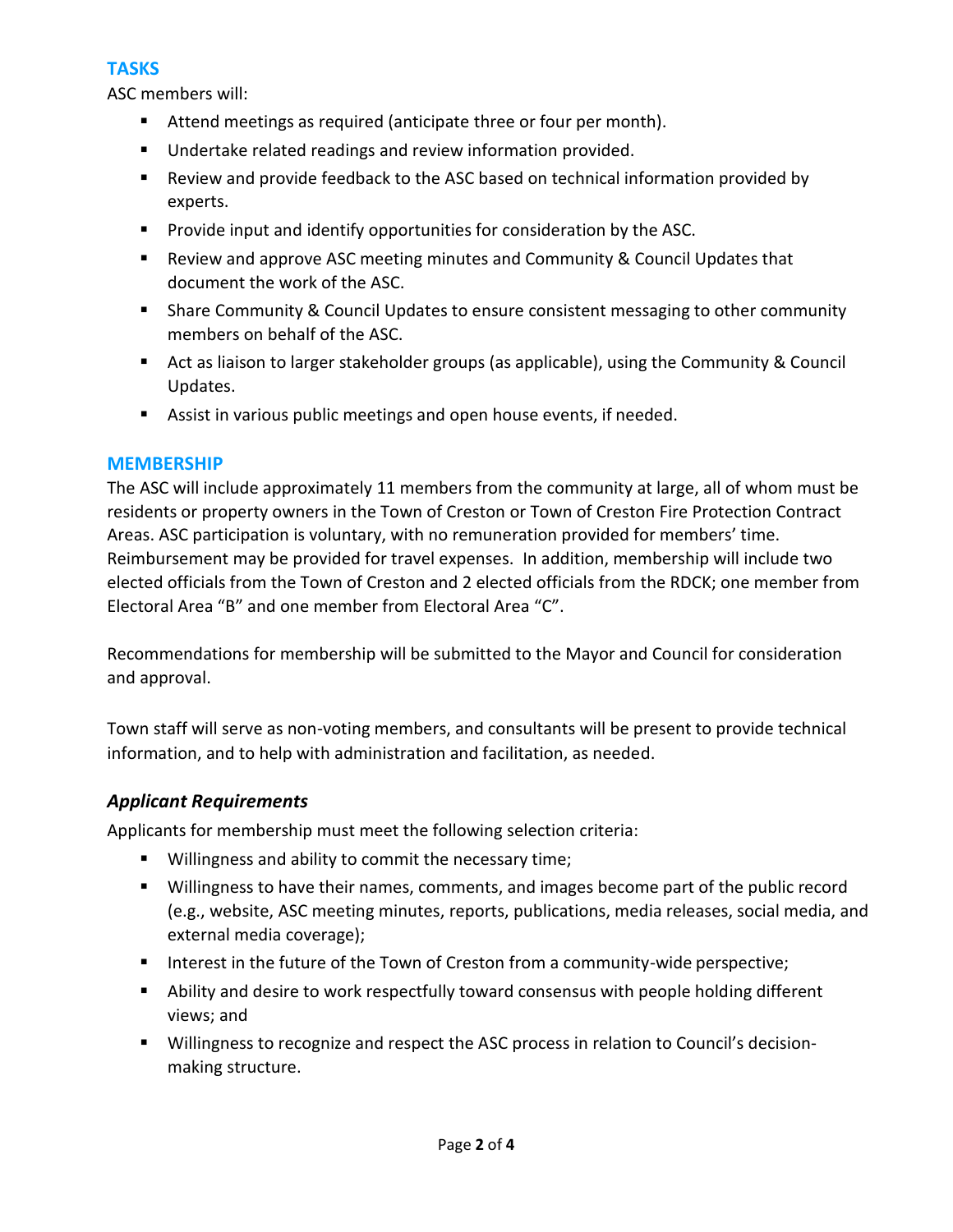Applicants must also meet one of the three following criteria:

- Interest in fire services, and health and safety matters;
- **E** Academic or technical qualification, work experience, knowledge, and professional expertise; or
- Skills and experience related to the provision of fire/emergency services, building and development, and/or project management.

In the ASC membership, Council will seek to create an appropriate balance, including technical and non-technical members of various ages, genders, and other demographic characteristics, and with a variety of perspectives on social, economic, health, and safety issues.

If any positions become vacant during the process, the ASC, in consultation with the facilitator, technical experts, and the Town of Creston, may identify and recruit replacement members. Recommendations for replacement members will be submitted to Mayor and Council for consideration.

### **REPORTING STRUCTURE**

As an advisory body to Council, the ASC will provide comments and recommendations to the Mayor and Council. ASC deliberations, in part, will include analyses of the information and options from the technical experts, ASC members, and senior Town of Creston staff. ASC recommendations and related information will then be presented to Mayor and Council by the CAO or her designate.

Once the information has been considered by the Mayor and Council, a summary will be prepared that can be posted on the Town's website, and circulated to all ASC members and other stakeholders as identified.

Please note that at any time, information may flow back to the ASC for further consideration, study, and response.

### **COMMITTEE DECISION-MAKING**

Decisions about what to recommend to Mayor and Council will be made by consensus. In certain circumstances, issues raised during a meeting may require a formal motion and vote. A quorum will be defined as 50 percent of the members in attendance. Information reflecting the perspective of a minority vote or a different perspective may also be submitted if any member wishes to do so.

# **COMMITTEE OPERATIONS & CODE OF CONDUCT**

### *Committee Operations*

- The third-party facilitator appointed by Council will work with Town of Creston staff and technical experts to:
	- o Confirm project objectives and expected outcomes
	- o Develop ASC meeting agendas, protocols, and materials
	- o Chair and facilitate ASC meetings
	- o Contribute to ASC meeting documentation.